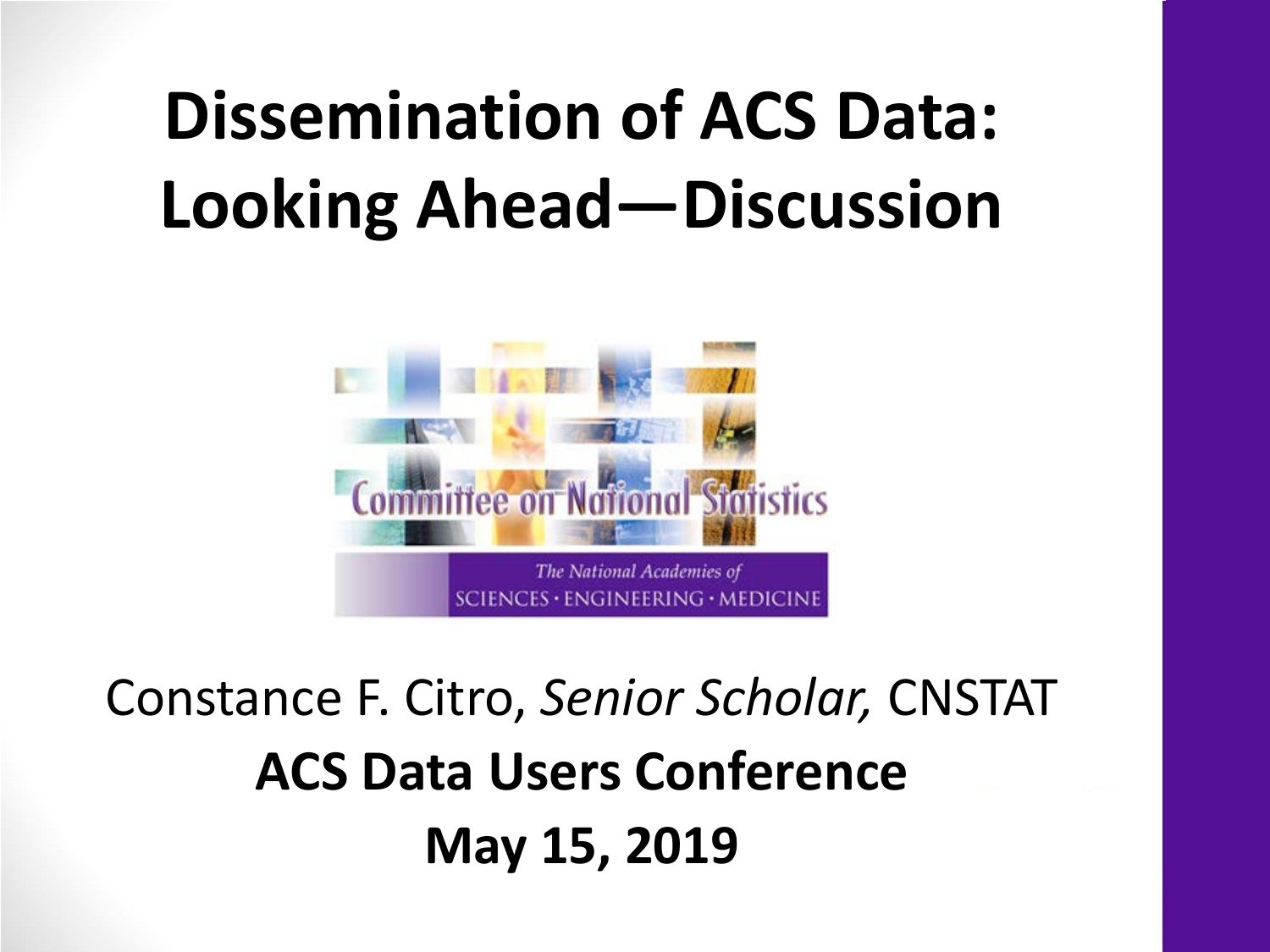## **Both Presentations Are Excellent— Informative and Thought-Provoking**

- $\triangleright$  A couple of comments off the top of my head:
	- On PUMS synthesizing, why not release 2- or 3-year PUMS, instead of 1-year/5-year? Not overlapping or knowing the interview date coupled with population mobility seems pretty protective. If synthesizing is done, then the FSRDC process needs to be improved *fast.*
	- The *data.census.gov* agile approach to updates is great, but the "send feedback" goes into a general FAQ site? Navigating geography to find detailed data for a city seems to be more difficult than it should be?
- $\triangleright$  Could offer more specifics, but my real concern is how decisions about specifics and the inevitable tradeoffs are made.

The National Academies o CIENCES · ENGINEERING · MEDICIN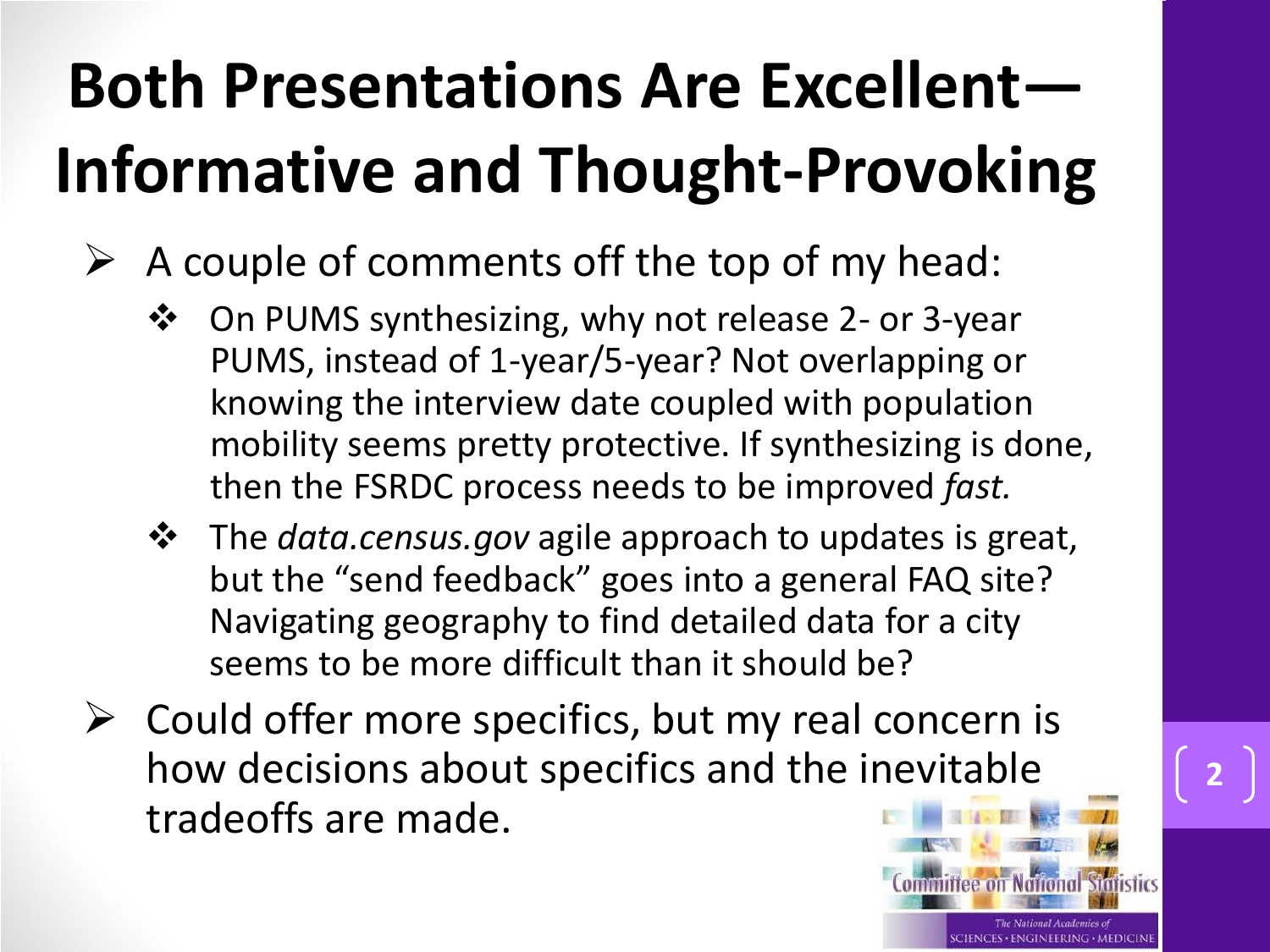#### **Focus on Census-ACS User Nexus**

- $\triangleright$  Both presentations invite "input from users" such is necessary but not sufficient to inform changes to ACS products and access.
- $\triangleright$  I have concrete suggestions for taking the relationship between the Census Bureau and users to the next level of *systematic, two-way interaction*. That relationship, in my experience going back over 50 years, is not yet there.
- $\triangleright$  I look forward to everyone's reactions.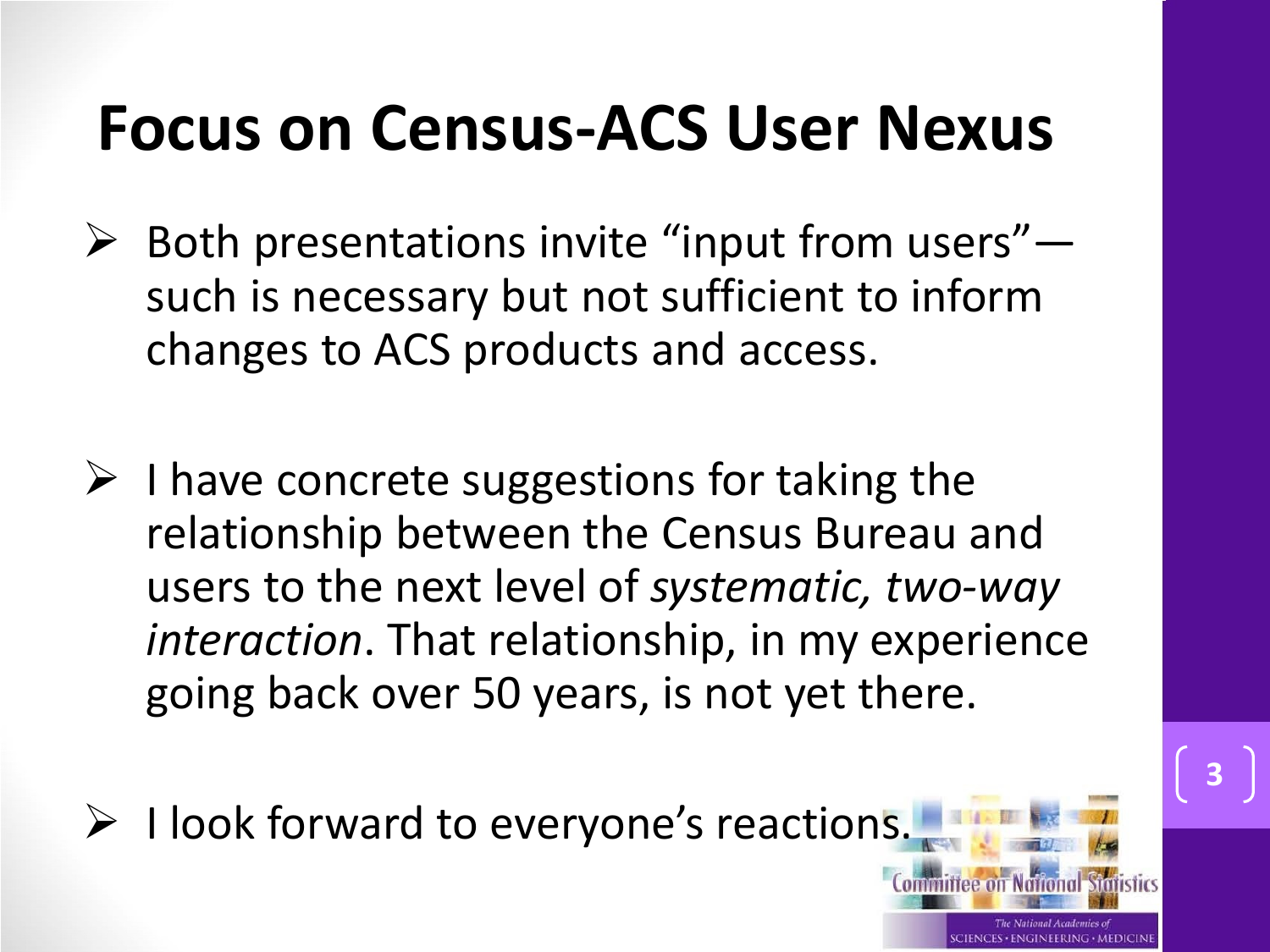# **Fifty Years?**

- $\triangleright$  1970 was the first census to produce computerized data products on the same footing as traditional printed reports.
	- ❖ I was there, landing my first "real" job in 1967 at the Census Bureau in the brand-new Data Access and Use Laboratory under Jack Beresford.
	- ❖ There, and then at Data Use and Access Laboratories (DUALabs), our team developed software, documentation, training, et al. to help users take advantage of the richness of the census summary and PUMS files.

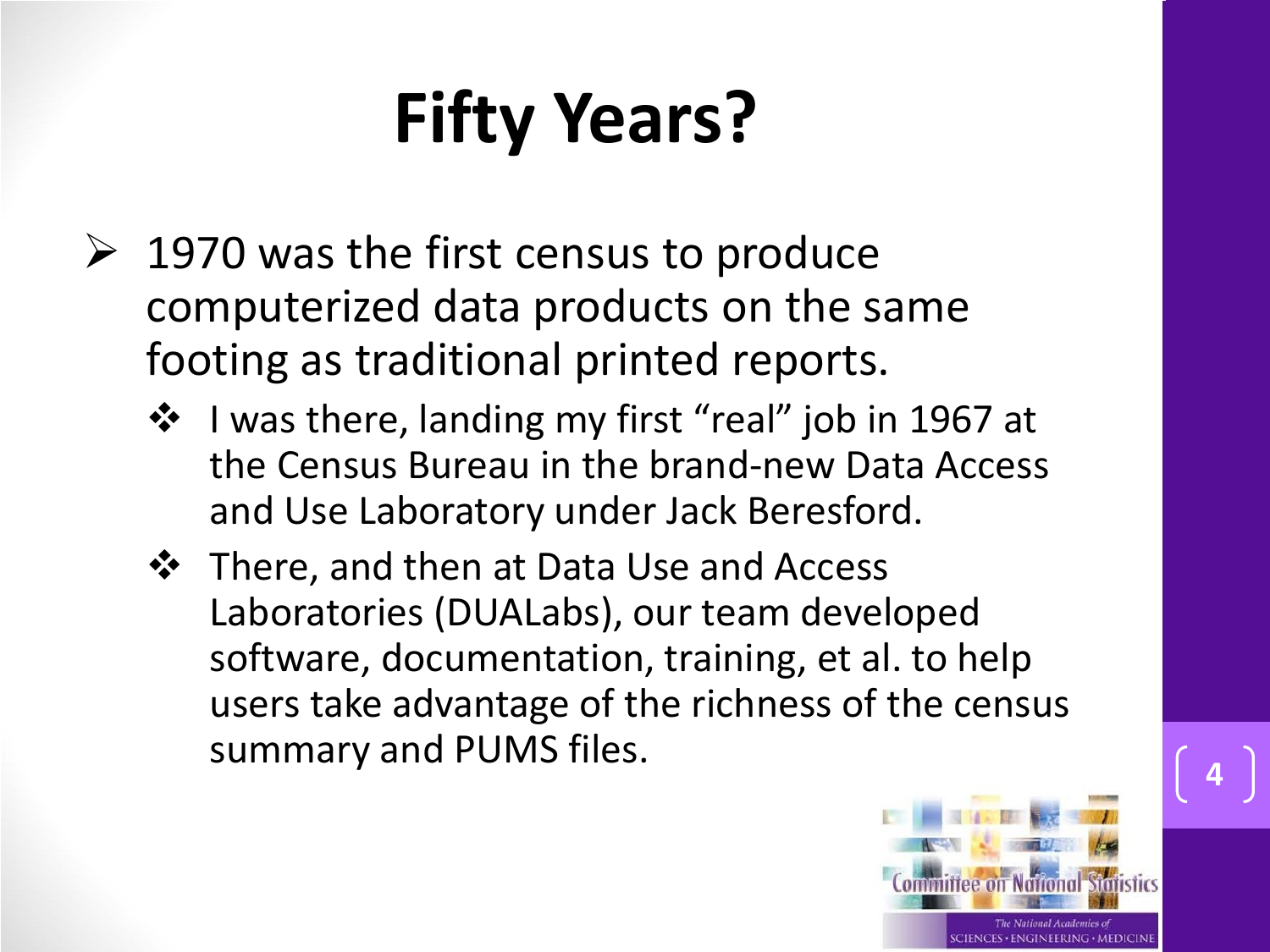### **Fast Forward to the ACS**

- $\triangleright$  Now, the ACS provides the richest data for small areas and population groups—and one of the largest communities of active data users.
- $\triangleright$  The Census-ACS user-nexus has strengthened in important ways since 2005:
	- **❖** This conference is a wonderful way for users and Census staff to share and learn. Kudos to the Bureau for its support, to Linda Jacobsen, PRB, and the ACS Data Users Group Steering Committee for pulling it off, and to all of you for your attention and energy.
	- And great job re Census outreach and activities of the Users Group (webinars, online user forum, sessions at professional meetings).

The National Academies ( liences · Engineering · Medicin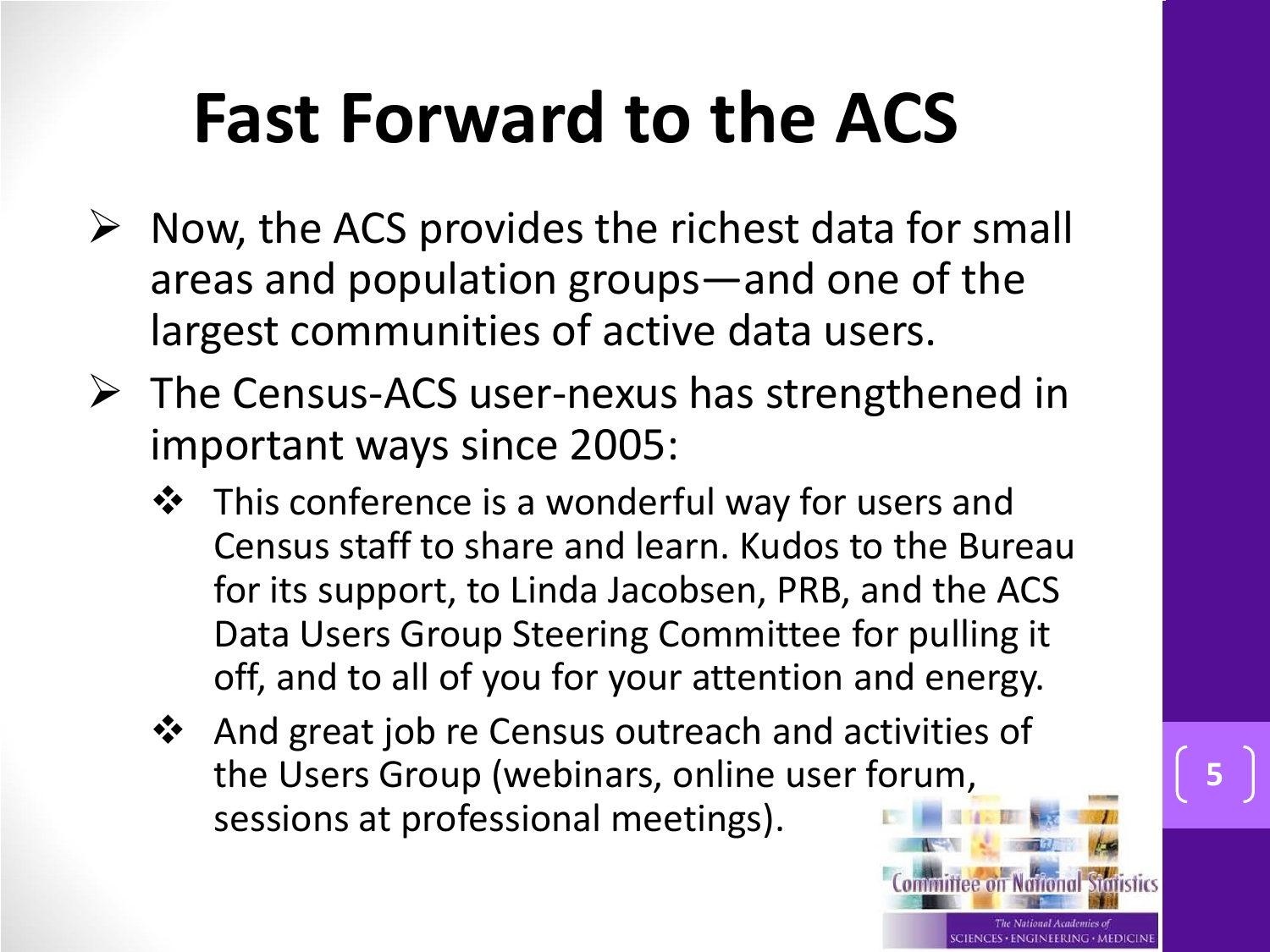### **CNSTAT Contributions**



2007—Comprehensive, technical primer on differences between new ACS and traditional census long-form sample. Focused on challenges in constructing and working with rolling-average estimates. *Recommended* tailored user guides (>*Handbooks*), outreach, education, *paths for systematic user feedback*, and dedicated ACS user staff at the Census Bureau.



2013 *(on 2012 workshop):* First-of-kind wide canvass of *nonfederal* users and uses: regional/business economic development purposes, determining equity of social services (including enforcement of Voting Rights Act), and disaster response. Users were *ecstatic*  about having the opportunity to present their uses and needs in the same room as Census staff.

**6**

The National Academies o CIENCES · ENGINEERING · MEDICIN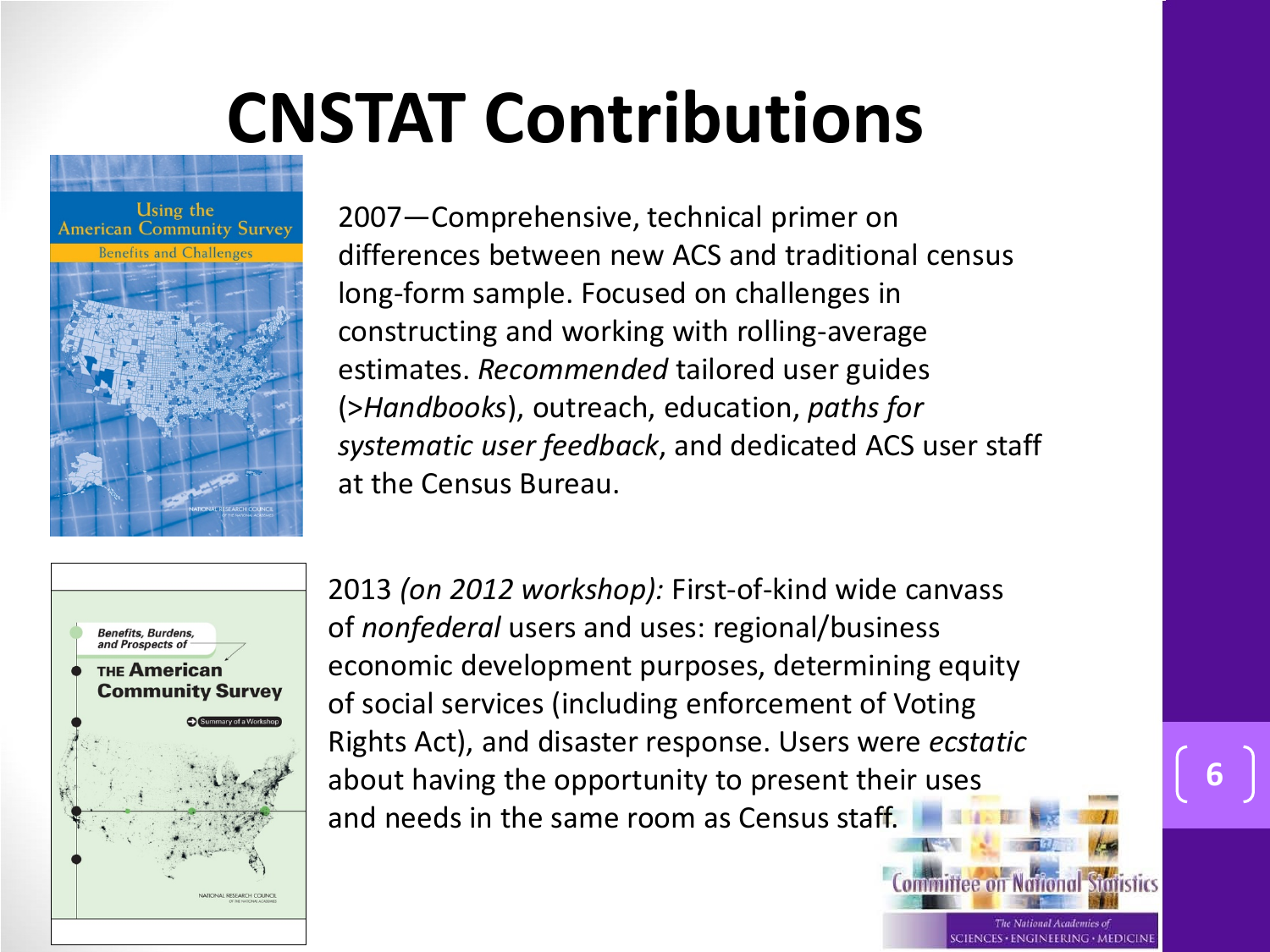#### **CNSTAT again***: Principles & Practices for a Federal Statistical Agency,* 6<sup>th</sup> Ed., 2017

#### **Four principles—**

- *1. RELEVANCE* TO POLICY ISSUES—A federal statistical agency must be in a position to provide *objective, accurate, and timely information* that is relevant to issues of public policy.
- *2. CREDIBILITY AMONG DATA USERS*—A federal statistical agency must have credibility with those who use its data and information.
- 3. TRUST AMONG DATA PROVIDERS—A federal statistical agency must have the trust of those whose information it obtains.



4. INDEPENDENCE FROM POLITICAL AND OTHER UNDUE EXTERNAL INFLUENCE—A federal statistical agency must be independent from political and other undue external influence in developing, producing, and disseminating statistics.

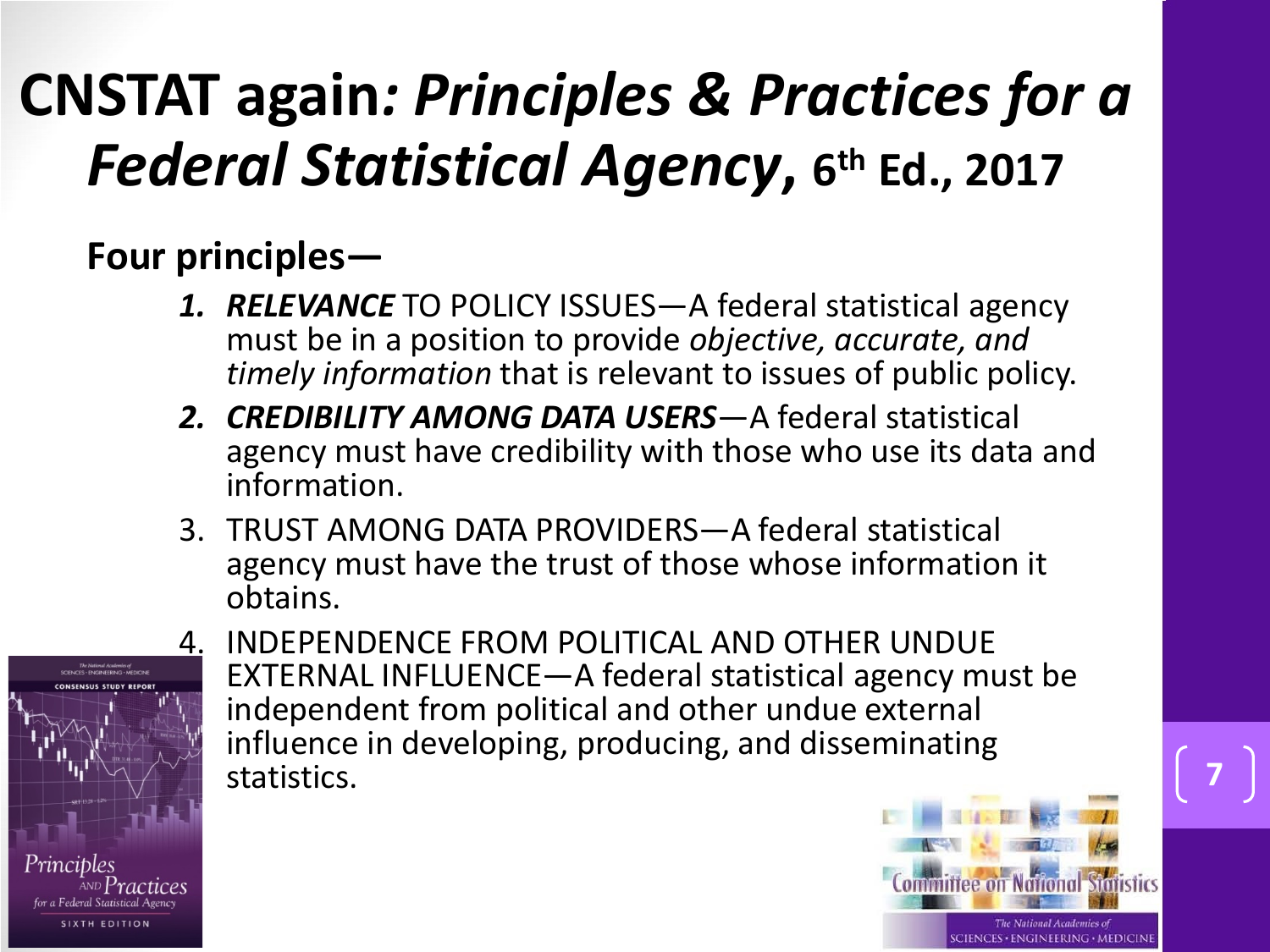## **Users are Fundamental**

- $\triangleright$  Without data users, federal statistical agencies have no rationale to exist.
	- ◆ Of course, the Census Bureau and other federal statistical agencies know and appreciate this, BUT
	- $\dots$  Too often, statistical agencies interpret their relationship with users as show&tell/outreach rather than two-way interaction.
- $\triangleright$  Agency staff are:
	- Wonderful one-on-one—John Abowd and differential privacy staff have individually tutored many people, including me.
	- $\clubsuit$  Also great in presenting at many venues—including this one.
- $\triangleright$  But, institutionalizing systematic, two-way, transparent interaction—*structured input, dialog, preliminary decision, [repeat], documentation of final decision* has often seemed a step too far.

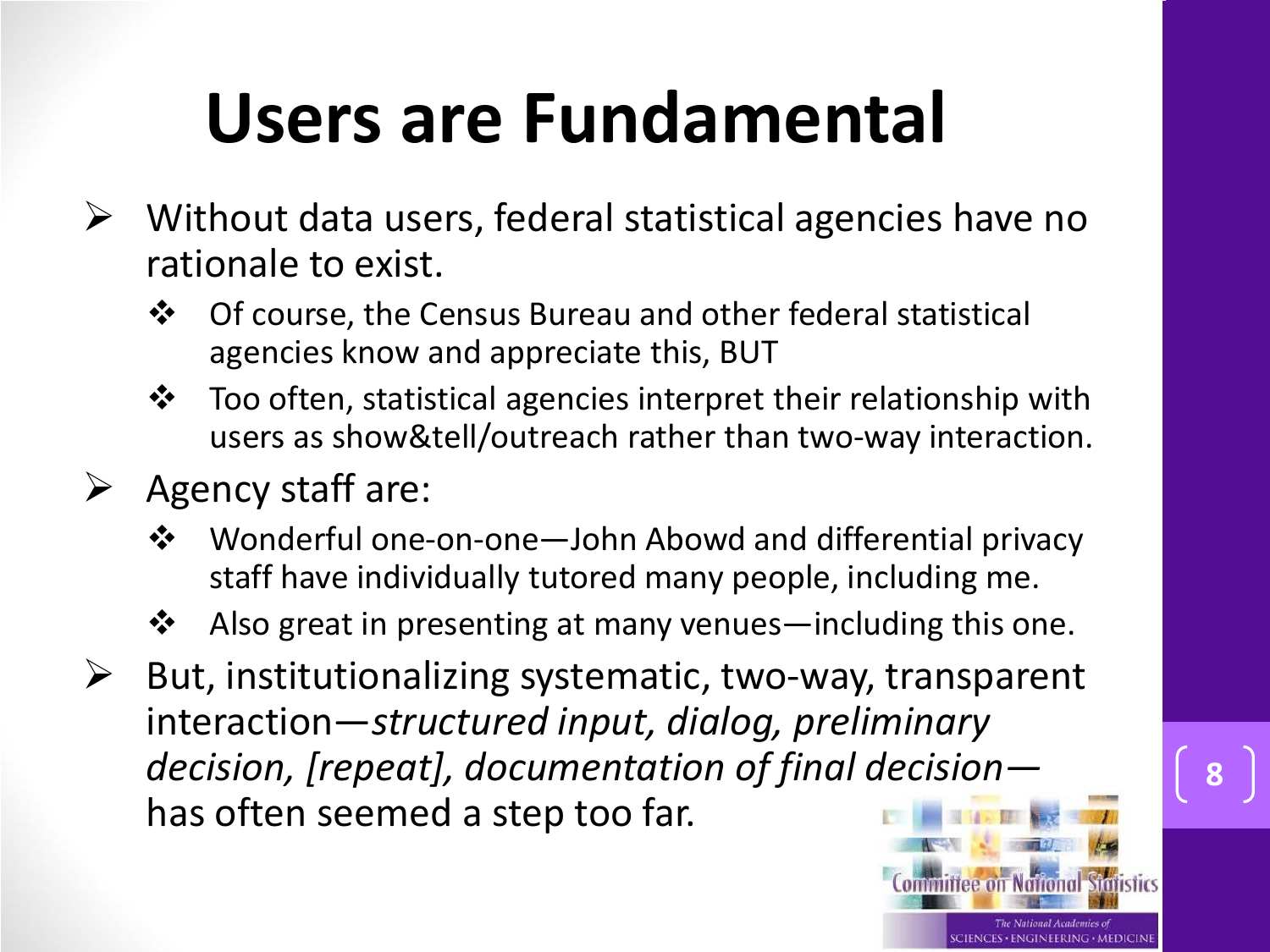### **How Has the Census-ACS User Relationship Worked?**

- $\triangleright$  I noted successes earlier, including:
	- ❖ ACS Data Users Group and these Conferences,
	- ❖ Users' Guides and other resources on the Web.
- Not-such successes include lack of structured two- way user input on ACS:
	- tables (forgetting 1990-2000 censuses, when APDU user groups provided real-time, focused, informed feedback to Census)—goal could be to streamline tables and thereby help privacy and efficiency,\*
	- data access tools, including AFF and *data.census.gov*,
	- ❖ privacy protection techniques.

\*I understand there is an ACS data products group but that it hasn't been asked to do much?

**The National Academies** IENCES · ENGINEERING · MEDICIN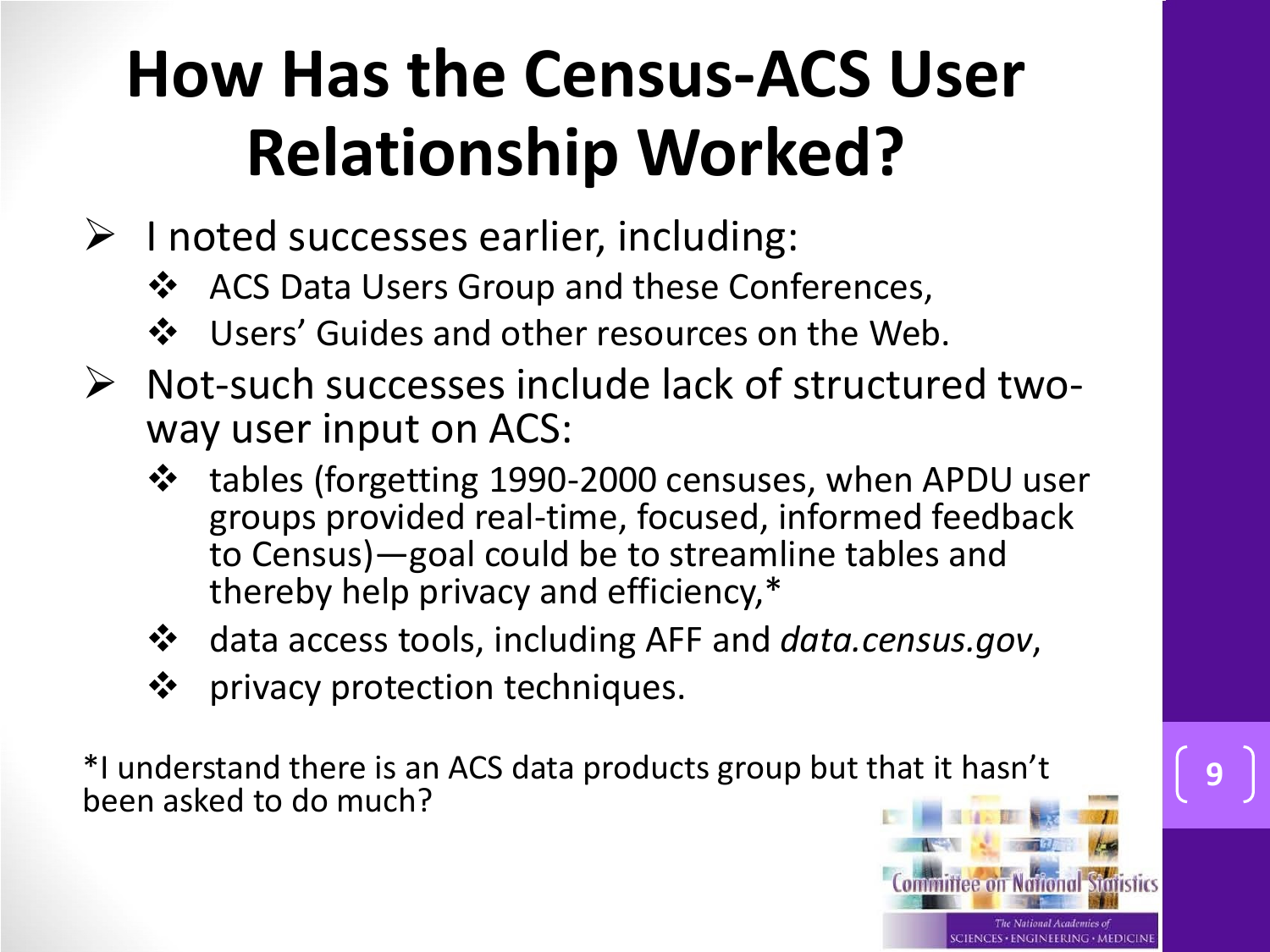#### **ACS Not Alone in Lacking Mechanisms for Two-Way User Interaction—WHY?**

- $\triangleright$  I often hear from statistical agencies:
	- Users want the world and won't give up any data.
	- $\clubsuit$  There are too many users and needs to track.
	- ❖ Users don't respond when asked for input via the *Federal Register!*
	- Our analysts know what users need (analysts are excellent, but they are inside, not outside).
	- $\dots$  **When push comes to shove, our agency has to prioritize** data collection/processing, particularly with falling response rates and tight budgets.
- $\triangleright$  Truth in all this, BUT, agencies need to step up to fulfill their mission, AND users need to proactively work with agencies to justify the agency investment in working with them.

**10**

The National Academies of CIENCES · ENGINEERING · MEDICIN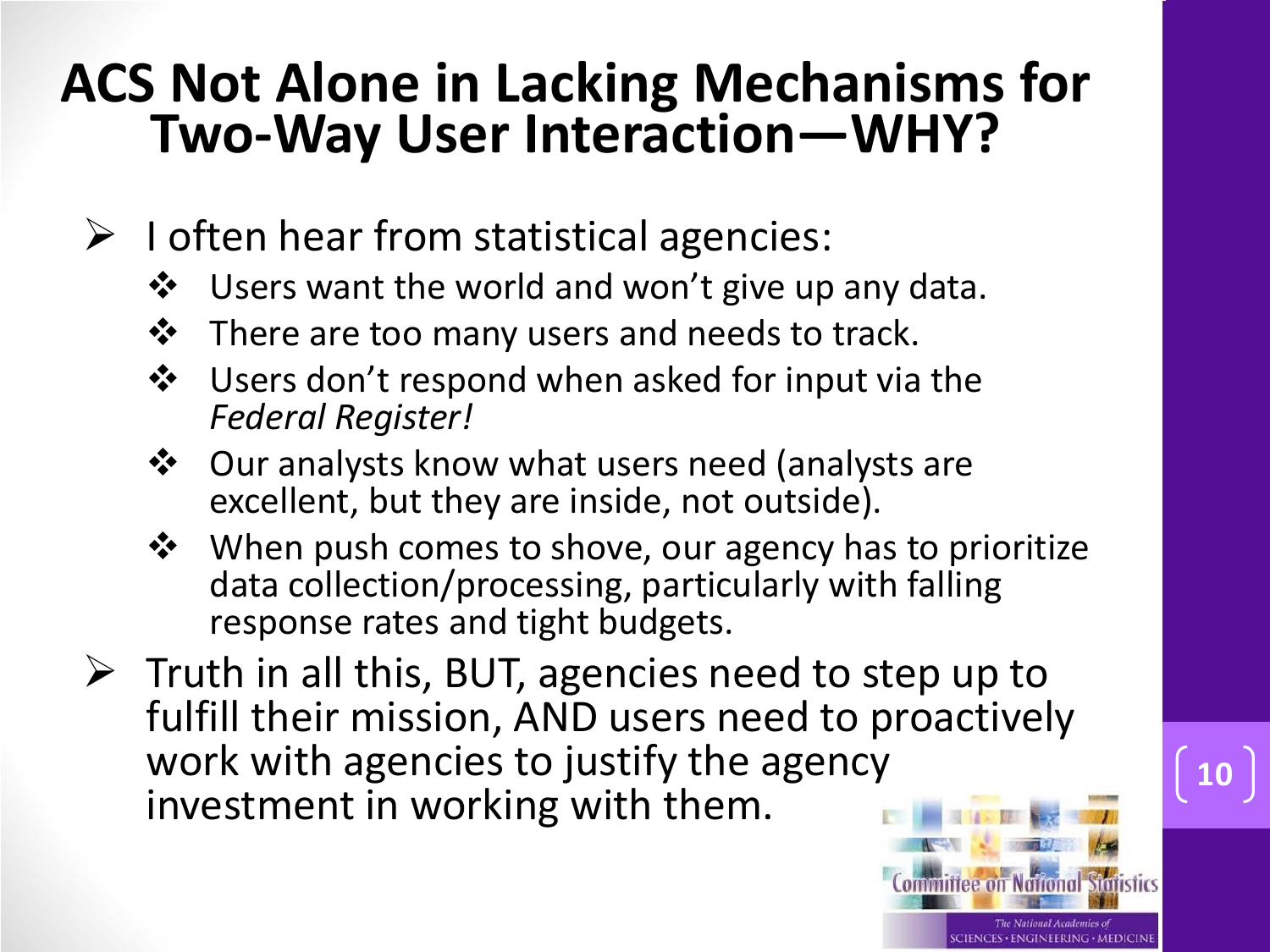# **Ways and Means to Step Up (1)**

 $\triangleright$  Elevate the ACS user outreach/coordination staff.

- Lead person should be as senior as possible, focused on the Census-ACS user nexus, and report to the ACS chief *and* the associate director for demographic programs (not sure where CEDSCI and the Chief Data Officer fit in).
- Give the ACS user lead (how about something like 'user empowerment' in the title) sizeable resources and staff.

Likely more resources than are allocated right now.

- $\triangleright$  Set a goal for the ACS user staff to work with the ACS Data Users Group to take it to the next level.
	- ❖ Priority: Establish focused user working groups to vet everything from data tables and other products to the web site and data access tools.

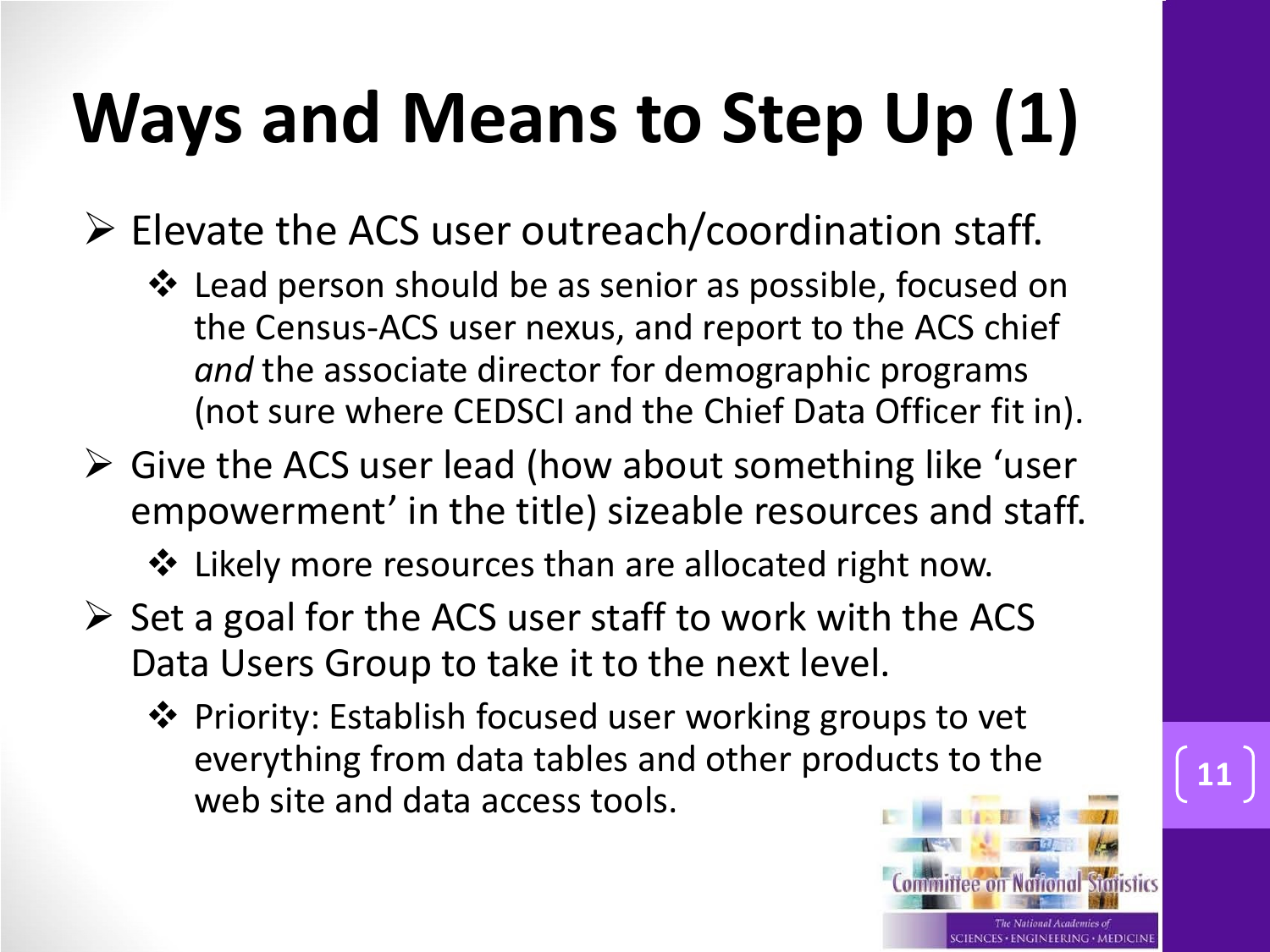# **Ways and Means to Step Up (2)**

 $\triangleright$  Allocate resources for two-way staff interaction via IPAs.

- Send Census staff to ACS user organizations to learn about data uses, problems, and ideas at the source.
- Bring in staff from user organizations to the Census Bureau to get an inside picture.
- Set goals for, say, 4 such temporary assignments per year and specific issues for each to address.
- $\triangleright$  Make assignments (e.g., input on data quality documentation, subject-specific table content & format)—and establish *transparent process* for (online) user working groups.
- $\triangleright$  Require IT access systems contractors to set up user advisory groups to perform continuous assessment.
- $\triangleright$  Do all this in collaboration with the ACS Data Users Group Steering Committee.

**The National Academies** LIENCES · ENGINEERING · MEDICIN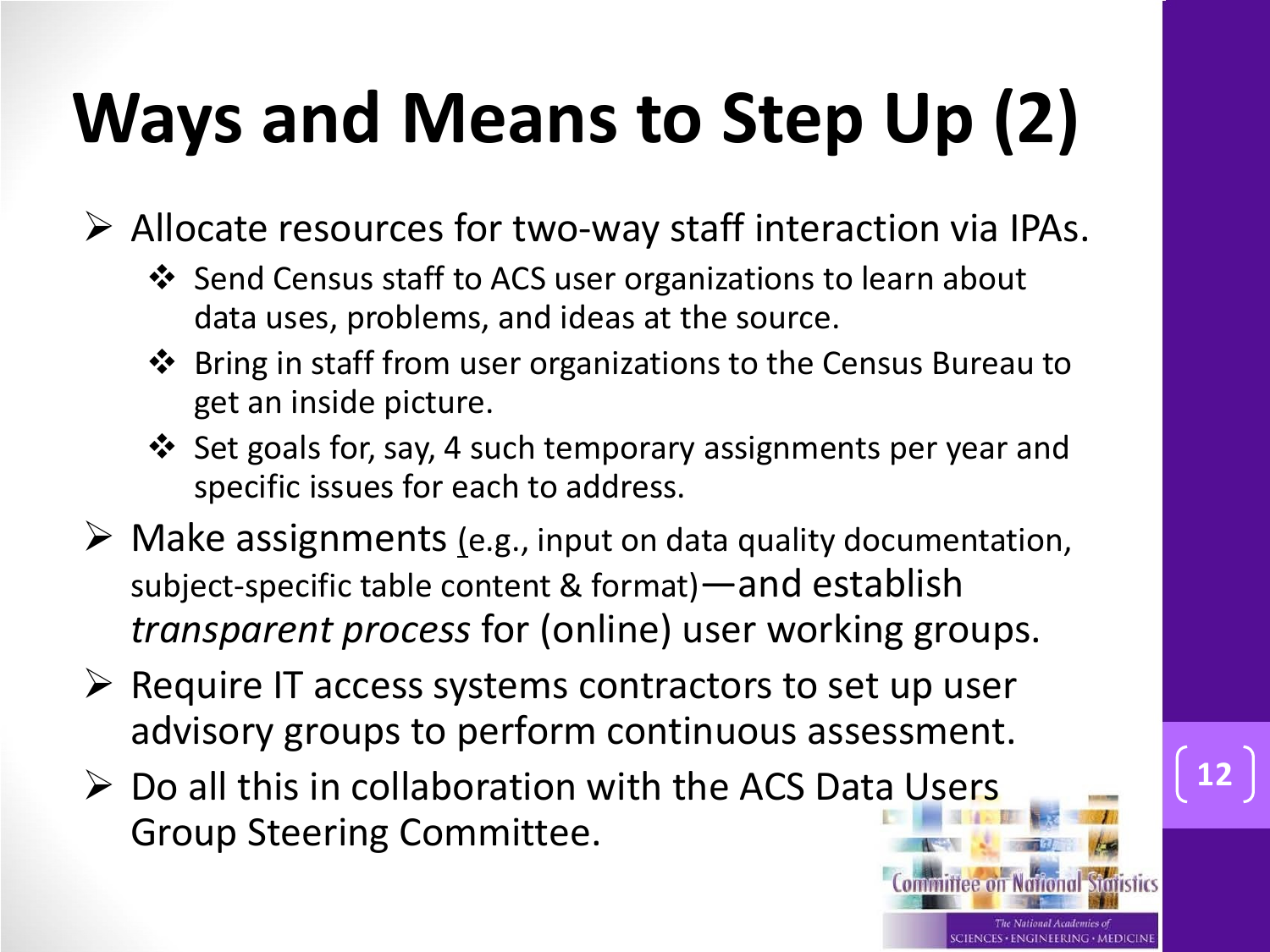### **Why Push for a Next Level for the Census-ACS User Nexus?**

- $\triangleright$  New privacy protection techniques and a brand-new data platform are existential developments, which offer opportunities but—certainly initially—challenges for users and uses of the ACS.
	- ❖ Investing in transparent, systematic, two-way interactions can best ensure that new privacy protection techniques and the new platform are implemented with full consideration of alternatives and user needs.
	- User buy-in enables the Census Bureau to fulfill its fundamental mission as a federal statistical agency and have the full support of the user community—critical in these perilous times.

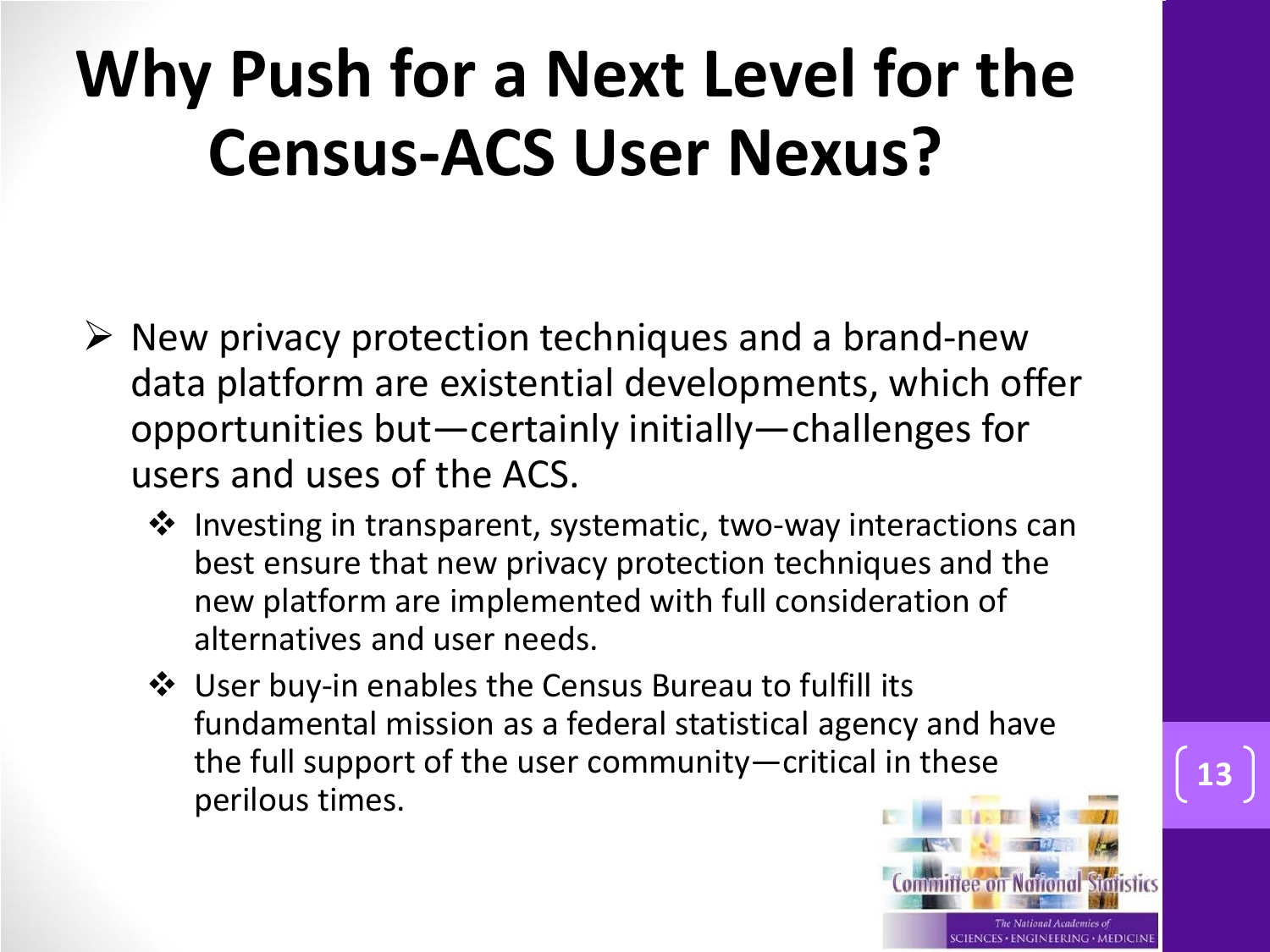## **What Do** *You* **Think of My Assessment and Suggestions?**

- I would love to hear—from users and Census:
	- ❖ Whether my arguments resonate (or not)
	- ❖ More suggestions for proactive, two-way Census-ACS user relationships—not only what Census, but also what users can/should do to step up
- $\triangleright$  I thank the presenters again for a great job of informing ACS users of the big changes that are coming. I'm sure they will get detailed feedback from many in this room!